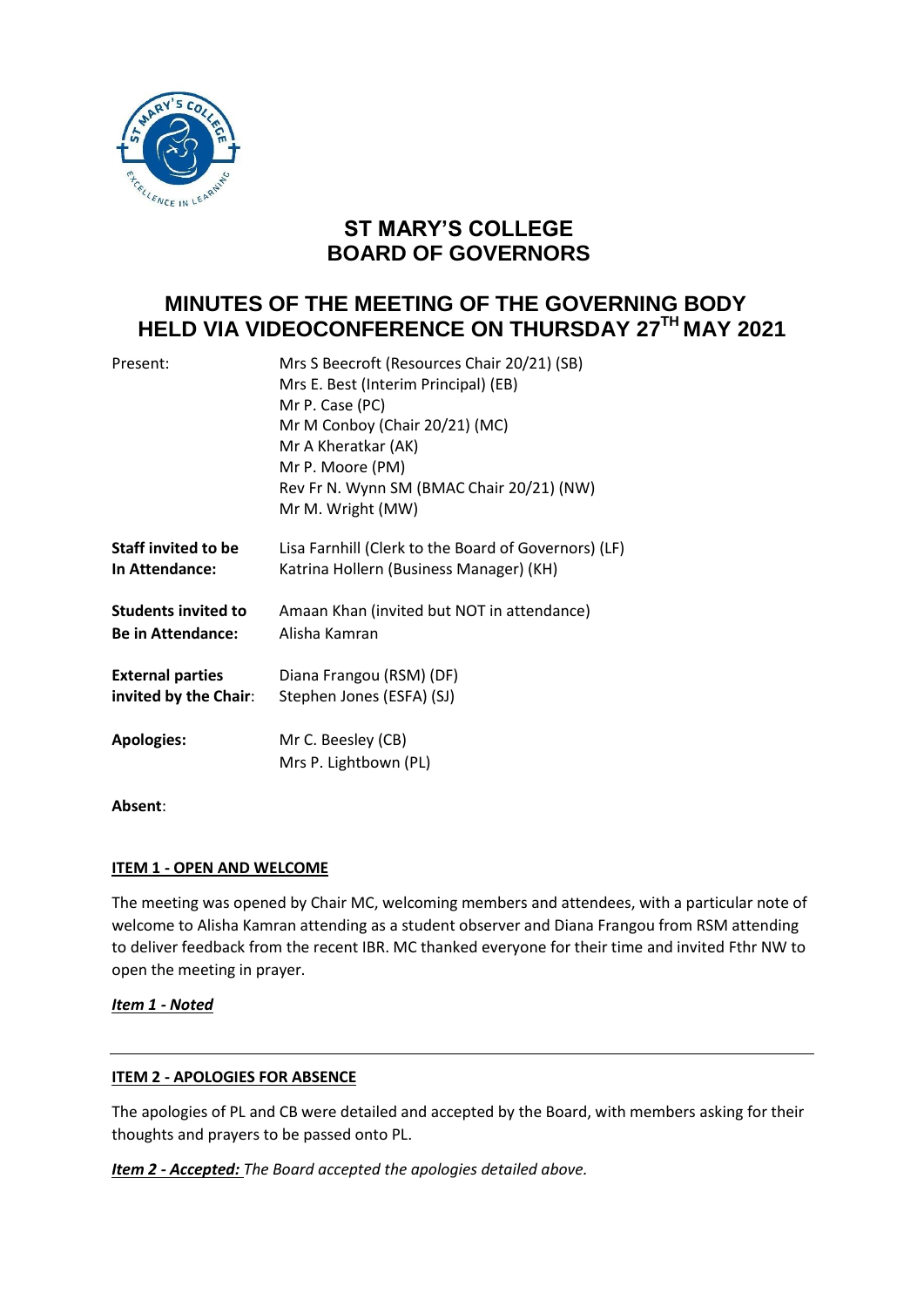#### **ITEM 3 - DECLARATION OF INTERESTS**

The standing interests of EB, NW, SB and LF were declared.

*Item 3 - Noted: The Board noted the interests declared.*

#### **ITEM 4 – TAG POLICY AND HANDBOOK TRAINING**

EB provided detail of the context to which the policy was written, outlining the requirement to draft a centre policy with the option to utilise the JCQ template, which EB confirmed had been adopted by SMC, with appropriate amendments to reflect College practice.

EB confirmed that as per the guidance, the policy was succinct and high-level with the additional detail included within the staff handbook, with both documents reviewed by a working group of staff and governors, with subsequent training for staff on all elements. EB advised that there was a requirement for the Head of Centre to submit a Centre Policy Form which included a statement of compliance and a copy of the policy, which for SMC had been submitted on  $26<sup>th</sup>$  April, well in advance of the deadline of 30<sup>th</sup> April. Following submission, the students had been provided with a copy and it was also available on the college website.

EB informed the Board of the need to take account of JCQ guidance which had been embedded by a link in the policy which included guidance for the creation of the centre policy, which must also give reference to how the College could take into consideration additional needs including adaptations, reasonable adjustments and access arrangements for those requiring them.

EB provided details of the 3 stage process for quality assurance process as follows:

1 – a review of the centre policy form by the awarding organisations, noting this may not be the awarding bodies used by SMC. This would provide assurance on the arrangements in place, to ensure they are appropriate. College's with gaps in the policy may be offered some support (noting that as yet the College had not been contacted with the expectation being that this indicates the policy was comprehensive).

2 - For Colleges where the policy does not provide adequate reassurance, or where there are gaps in the information, the awarding body will arrange for support and guidance to be issued and arrange a (virtual) college visit.

3 – After submission, Colleges, both targeted and random, will be contacted by the awarding organisation to conduct checks of the implementation of the centre policy. Targeted centres can be based on risk factors including but not limited to inflated or deflated grading.

EB drew the attention of the Board to the slides indicating the purpose of the policy, confirming that the presentation would be circulated for members to refer to slides 5 to 8 which highlighted the content and relevant page numbers, summarising how the policy meets the guidance, advising that links to the relevant guidance were included in the policy.

EB concluded by informing the Board of an update since the initial meeting with the working group. The Board were informed of a requirement for evidence to be submitted with the TAGs, for at least 1 A level class and 2 GCSE classes including English and Maths, noting that the College only offered the two GCSE's so both would be sampled. The sample of 5 students per class would be requested in the week of  $21^{st}$  June and submitted within 48 hours.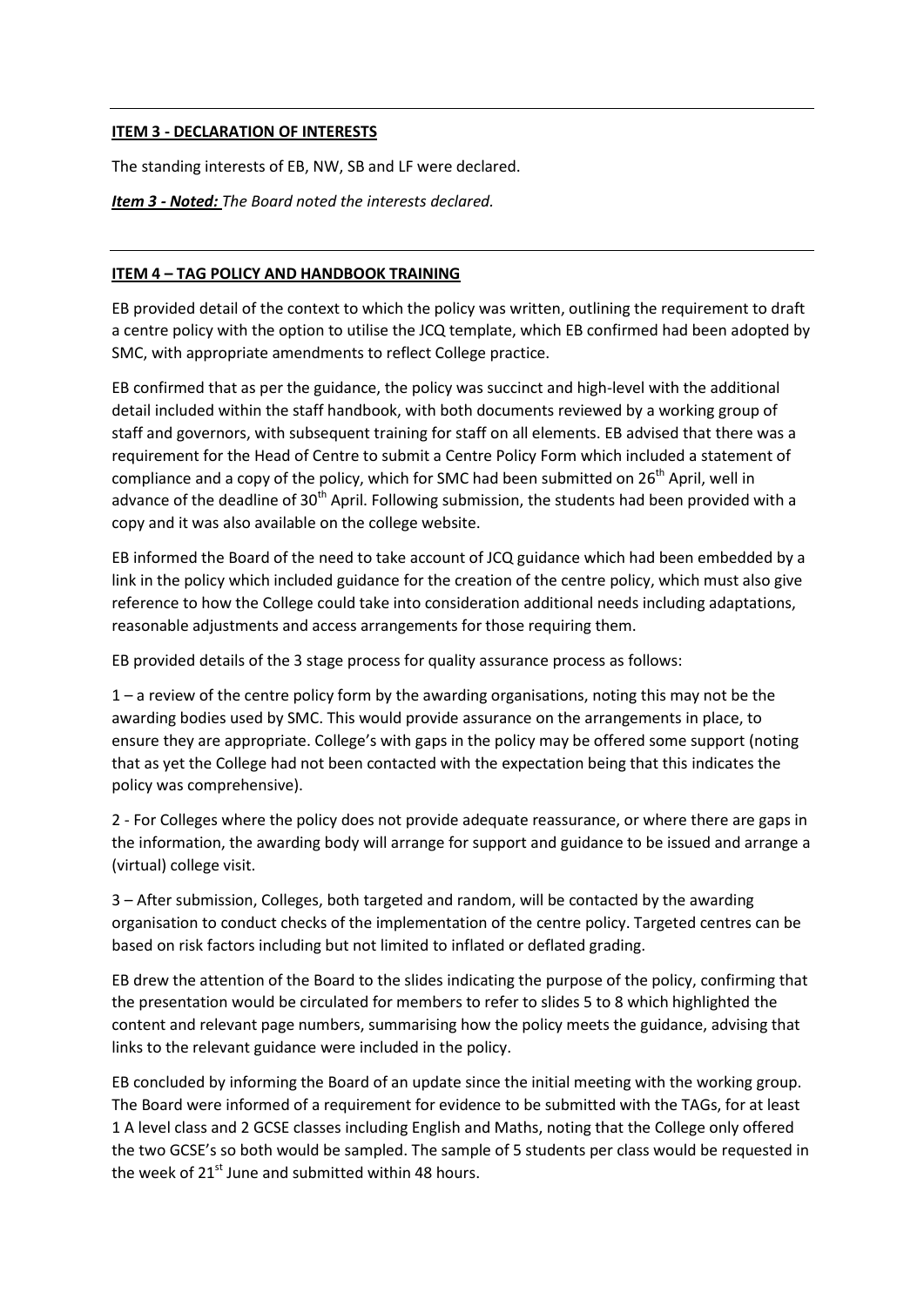EB advised that the operational elements were documented within the TAG handbook, confirming that this was in line with the suggestion of JCQ - that centres would have a number of supportive documents for the operational approach to ensure valid and reliable outcomes for students. EB confirmed that these were referred to in the centre policy with live links incorporated into the final published version.

EB reassured the Board that there had been a wealth of supportive information and guidance, which had been digested by the senior staff and informed the documents, which were based on the JCQ template, but adapted to meet the needs of the College, whilst taking into account the initial guidance and supplemented by operational guidance and information, asking MM to provide details of the supplementary handbook.

MM shared his screen to present the training slides to the Board.

MM provided detailed information of the College's approach, including the time line, staff training and robust quality assurance steps to ensure that the outcomes were fair, justifiable and evidence based.

The three training sessions for staff were detailed, highlighting the importance of staff understanding in relation to the policy, process and evidence base, including the practical elements of how to upload the information.

MM reiterated the need for the TAGs to be evidence based focusing on what had been delivered and as a holistic judgement from across the course, through work and performance and not predicted grades.

The differing appeals process to the CAGs was outlined, which could now see a judgement, not just the administration, appealed against.

The broad range of evidence to be used to formulate grades was explained in detail to the Board, highlighting the suggested additional weighting to different types of assessments and the rationale for this, with more weighting on recent assessments, in particular, those covering more of the curriculum and with consistent conditions that were quality assured, including mock exams. It was noted that assessments that analysed single topics or areas, including homework, classwork or monthly summative assessments would have less weighting as these would be more open to circumstantial factors. MM described the evidence as an inverted pyramid, adding that this was advisory, without being prescriptive, stating no fixed percentage weighting would not be allocated to each area.

MM detailed the timeline, informing the Board of actions undertaken to date and actions to be completed, highlighting the importance of documenting and evidencing the quality assurance work to support any subsequent appeals.

MM confirmed that a similar quality assurance process as used in the CAG's would be adopted, with evidence collated and stored centrally to ensure appeals on results day can be managed swiftly even if staff are not available due to the altered date and pre-booked leave.

MM provided details of the internal and external deadlines, with assurance that the processes in place would ensure that these would be met, inviting questions from the Board.

**A member asked** how special consideration for pupils in extenuating circumstances would be taken into account when calculating the grades to ensure grades were fair for all pupils. MM advised that information had been collected throughout the students time at the College by the SEND coordinator, with special consideration applied to grades given in the assessments as they were taken.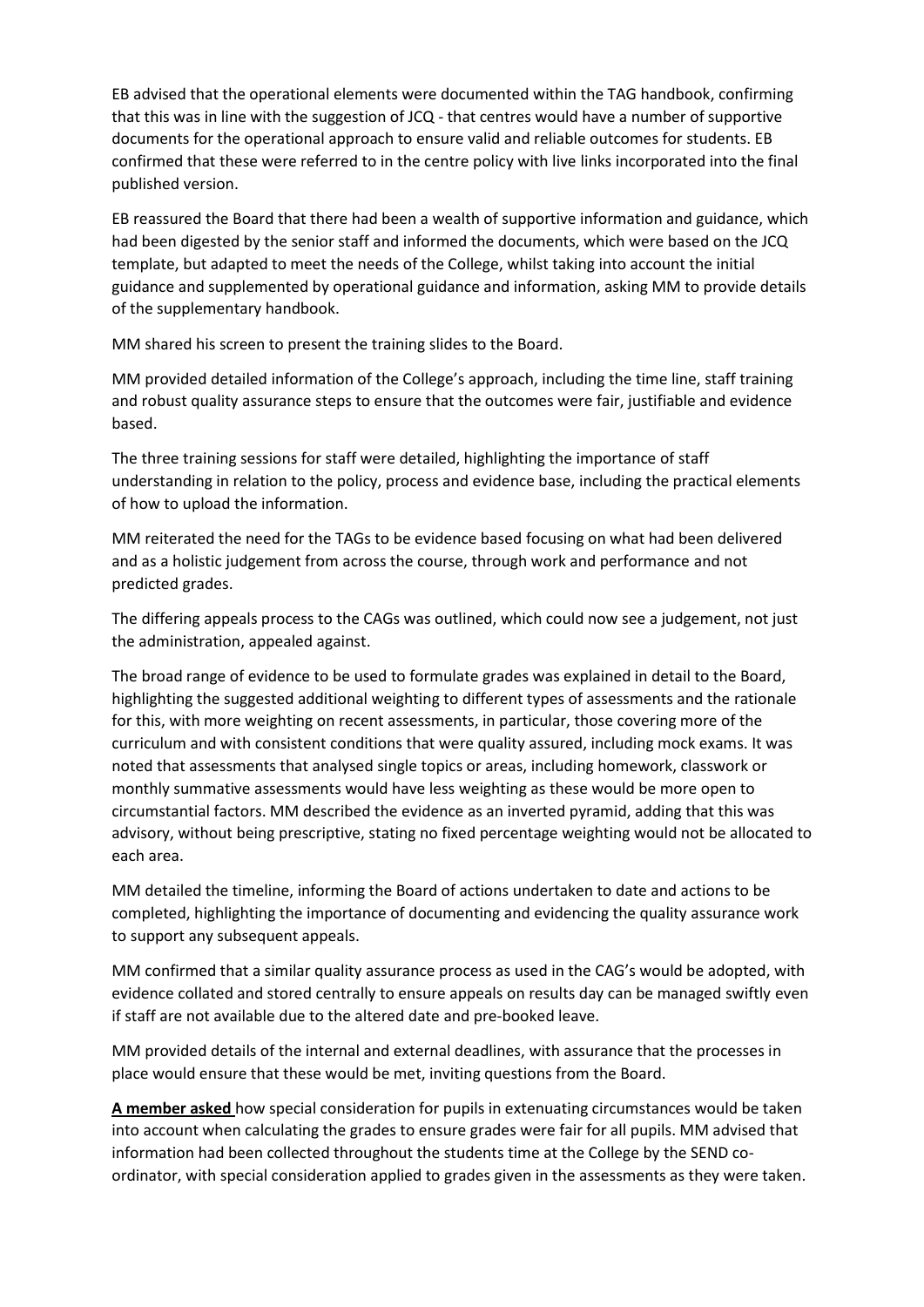This had been followed up with a survey to all students to provide the opportunity to detail any variation or special consideration, with this process resulting in a number of students coming forward to outline their circumstances.

Evidence was requested and information gathered which could be used to support a concession or consideration, with this information provided to the teacher and applied to mock exam results or towards the TAG, including detail of how this impacted the TAG. MM summarised the JCQ guidance and confirmed that students were given the opportunity to substitute work.

EB added that the considerations were reviewed by a panel with evidence shared and documented on a variation form which would be included in the evidence file, and, if necessary, transferred by the teacher to be transposed onto the student evidence form.

**A member commented** on the professionally delivered presentations, with the Chair thanking MM and EB for their detailed presentations. MC noted this year, the TAGs offered a more accurate way to provide results than had been seen nationally with the CAGs, indicating the evidence provided offered assurance of an accurate process that was fair and robust. The process was described as comprehensive and above criticism providing students with a fair evaluation of progress right through their studies.

#### *Item 4 - Resolved: The Board of Governors noted the details of the training provided.*

**ACTION** – Clerk to distribute the presentation slides to members for a detailed review of the content of slides 5 to 8.

# **ITEM 5 - APPROVAL OF THE MINUTES OF THE MEETING OF THE BOARD OF GOVERNORS HELD ON 18 TH MARCH 2021**

The Chair proposed that the minutes fairly reflected the content of the meeting and asked members if they were happy to accept the minutes as approved. Unanimous approval was provided.

*Item 5 - Approved: The minutes of the meeting of the 18 th March were approved as a true and accurate record of the meeting held by video conference.* 

# <u>ITEM 6 - MATTERS ARISING FROM THE MEETING OF THE BOARD OF GOVERNORS HELD ON 18TH</u> **MARCH 2021**

The Clerk summarised the matters arising and actions from the previous meeting, noting that the only outstanding item would be covered by Diana in Part B.

*Item 6 - Noted: The Board noted the details of the report and verbal update.* 

## **ITEM 7 - RESOURCES COMMITTEE UPDATE**

SB informed the Board that the minutes were circulated in the supplementary folder and offered a comprehensive account of the business covered. SB drew attention of the Board to key items to note as follows,

 HE - advising that discussions were held around the number of students who had struggled to adapt to learning online, with support outlined. It was noted that a number from LHU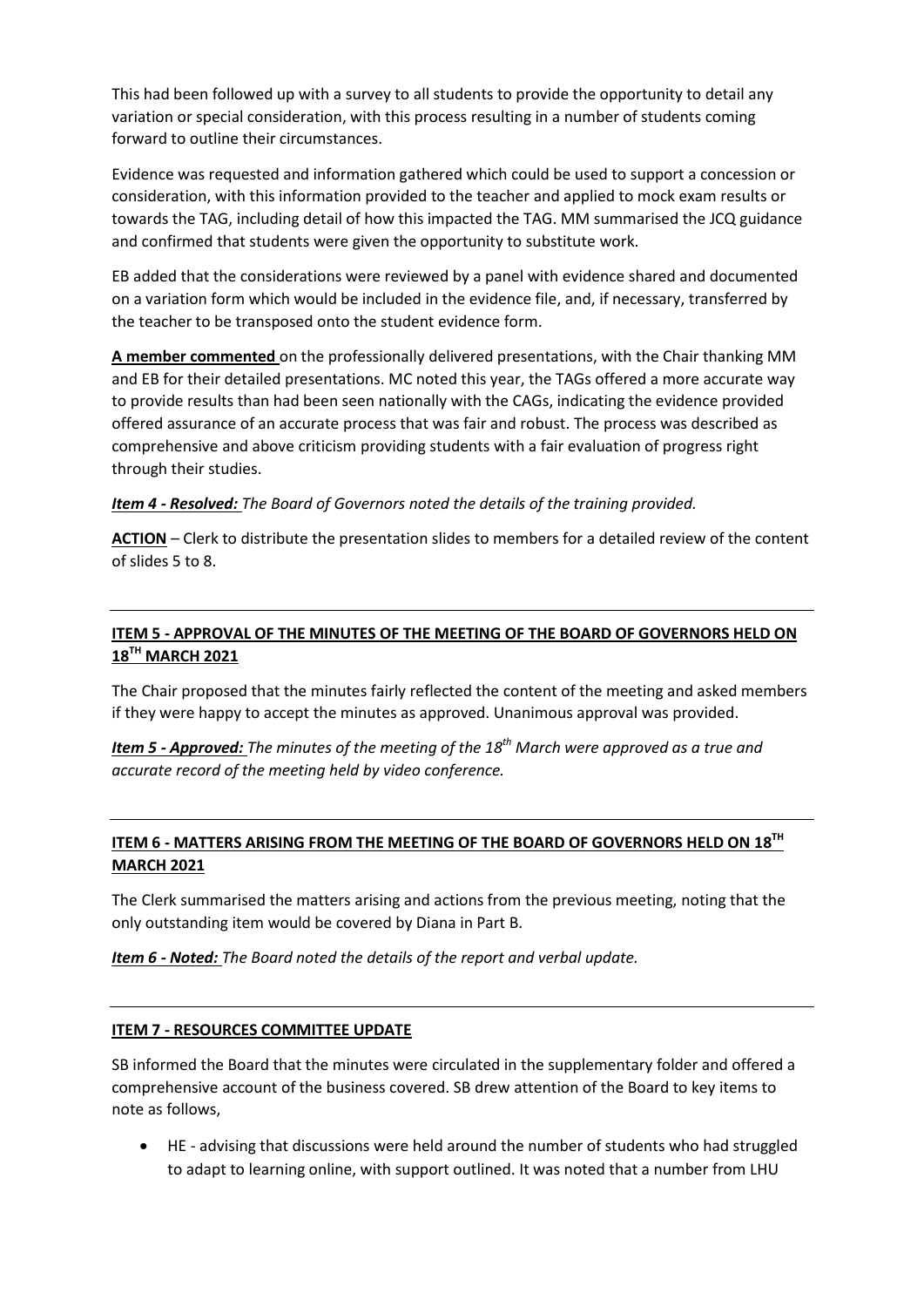would re-sit and one student from UCLAN had withdrawn following the challenging year of the pandemic, highlighting the financial impact for next year from the withdrawal, which would not be significant.

- Nurseries noting that two nurseries had closed and progress in the remaining nursery was positive.
- HR the report as circulated to the Board was highlighted to members as a key item, with SB indicating that the Committee had raised concern over the quality and reliability of agency staff, with reassurances provided by staff regarding the consistent use of one agency that offered a supportive service, in terms of reliability and quality.
- Teach out plan progress SB noted how reassured the Committee were by the care and support for redundant staff
- H&S again SB confirmed that the Board had received a copy of this key report, indicating how impressed the Committee, and SB as link governor had been with the work undertaken, particularly in relation to COVID safety measures. It was noted that as had been seen across the sector, students had not routinely uploaded their results to the NHS but had been reporting in to college and evidenced by low in college rates, with no in college transmission
- Premises SB advised the Board that the Committee had received a full update on repairs to the roof with reoccupation scheduled once redecoration and mould treatment concludes in the coming weeks
- Finance SB advised that KH had provided detailed updates through the management accounts which would be detailed to the Board later in the agenda. SB noted that a further one-page summary of progress against the emergency funding had been requested and provided, acknowledging her appreciation for the work of KH in keeping the budget extremely well controlled and on track.

# **Item 7.1 - Emergency Funding Update**

MC invited KH to summarise the new emergency funding one-page report, with KH advising the Board that the College had claimed £531,529 from December to April, with no claim necessary in May or June, with the next to be made in July which would mostly be to fund the redundancy payments. It was noted that the process was going well, and was becoming more efficient each month.

The Chair reminded the Board that the total funding agreement was £5m, with applications to increase significantly in year 2. MC confirmed that staff costs would reduce in the final year, however, the College running costs would remain the same. MC highlighted that it should be noted that the College remained ahead of where it had expected to be by continuing with efficiencies where possible and it was hoped that this would be maintained to the end.

## **Item 7.2 - HR Update Including an Update on the Staff Consultation**

EB confirmed that phase one had concluded and that a full review had been held with the Chair and HR manager ahead of her maternity leave and a summary report had been presented to the Resources Committee as summarised by SB.

## **Item 7.3 - Termly Health and Safety Update**

KH was invited to add in any additional detail following the summary by SB, with KH confirming that COVID-19 dominated the plans and safety measures, however, all other statutory requirements were met as reviewed by the Committee. KH added that the risk assessment had been revised and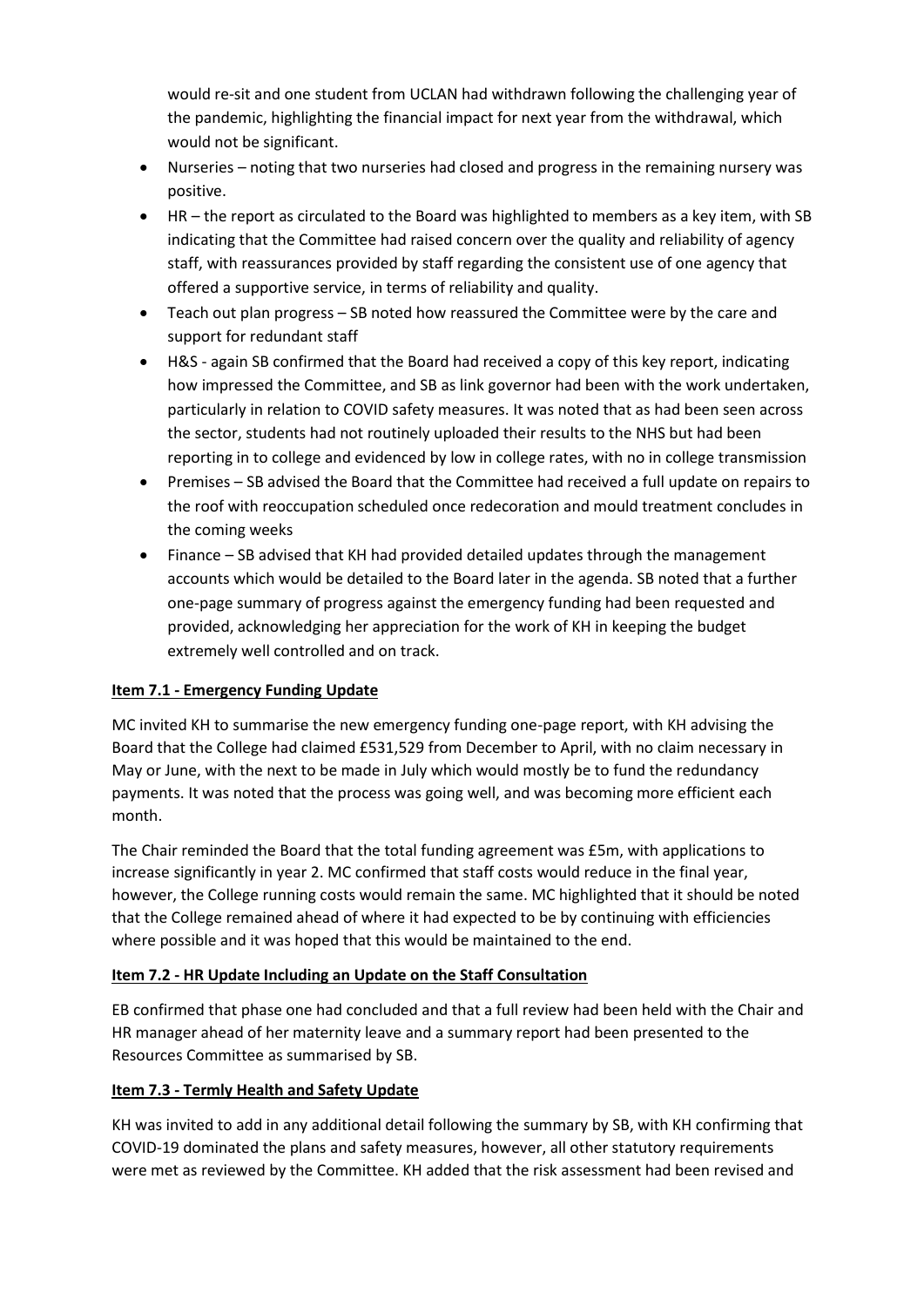shared with SB and that policies relating to health and safety were under review, with EB confirming that an update would be included in her Principal's report under item 9

*Item 7 – Noted: The Board noted the update from the Resources Committee.*

# **ITEM 8 – QUALITY AND STANDARDS COMMITTEE UPDATE**

As Vice Chair of the Committee, PM provided an update on behalf of Committee Chair CB.

PM confirmed that the meeting had taken place in the previous week, complimenting the staff on the quality of the reports and presentations, described as consistently thorough, adding that the staff presenting all displayed commitment and in-depth knowledge.

PM summarised the following work of the Committee:

- **Item 8.1 - Equality and Diversity** PM confirmed that the Committee had received a report and plans for the coming year, noting that training for staff would be increased in this area in the coming year
- **Item 8.2 - The Curriculum Strategy Report** the organisation and work towards full reopening had been provided in detail and had impressed the Committee, noting that the full onsite delivery plans had been delayed due to the increase in the variant of concern, with these now in place for September
- **Item 8.3 - Safeguarding update** PM confirmed that KS had delivered a detailed report providing information on activities undertaken and plans for continuing to improve support and maintain staff training
- **Item 8.4 - In Year Attendance, Retention and Withdrawals** it was highlighted how the College was above national averages for retention in all areas with attendance also remaining positive. The Committee had commended staff for their work on this
- **Item 8.5 - HE Update -** PM confirmed that PL summarised the final OfS report which had provided assurance to the Committee that the college had met its requirements in relation to Consumer Protection

PM added that in addition, the Committee received an update on the Peer Pods Reviews, with staff working in groups of 3 to undertake peer observations, with the process well received with positive feedback and clear evidence of impact and follow up actions with further developments planned for September.

PM advised the Board that the Committee also reviewed reports on the TAG Process, commending the SLT for their support, training and communication for staff, student and parents.

PM concluded that the meeting had been positive, reiterating his praise on behalf of CB and the Committee for the level of commitment from staff that continued to hold high expectations, being thorough and well prepared for the questions of the Committee members.

EB reiterated her support and praise for staff, for their commitment and the quality of their work, confirming that this would be passed on.

*Item 8 – Noted: The Board noted the update from the Quality and Standards Committee.*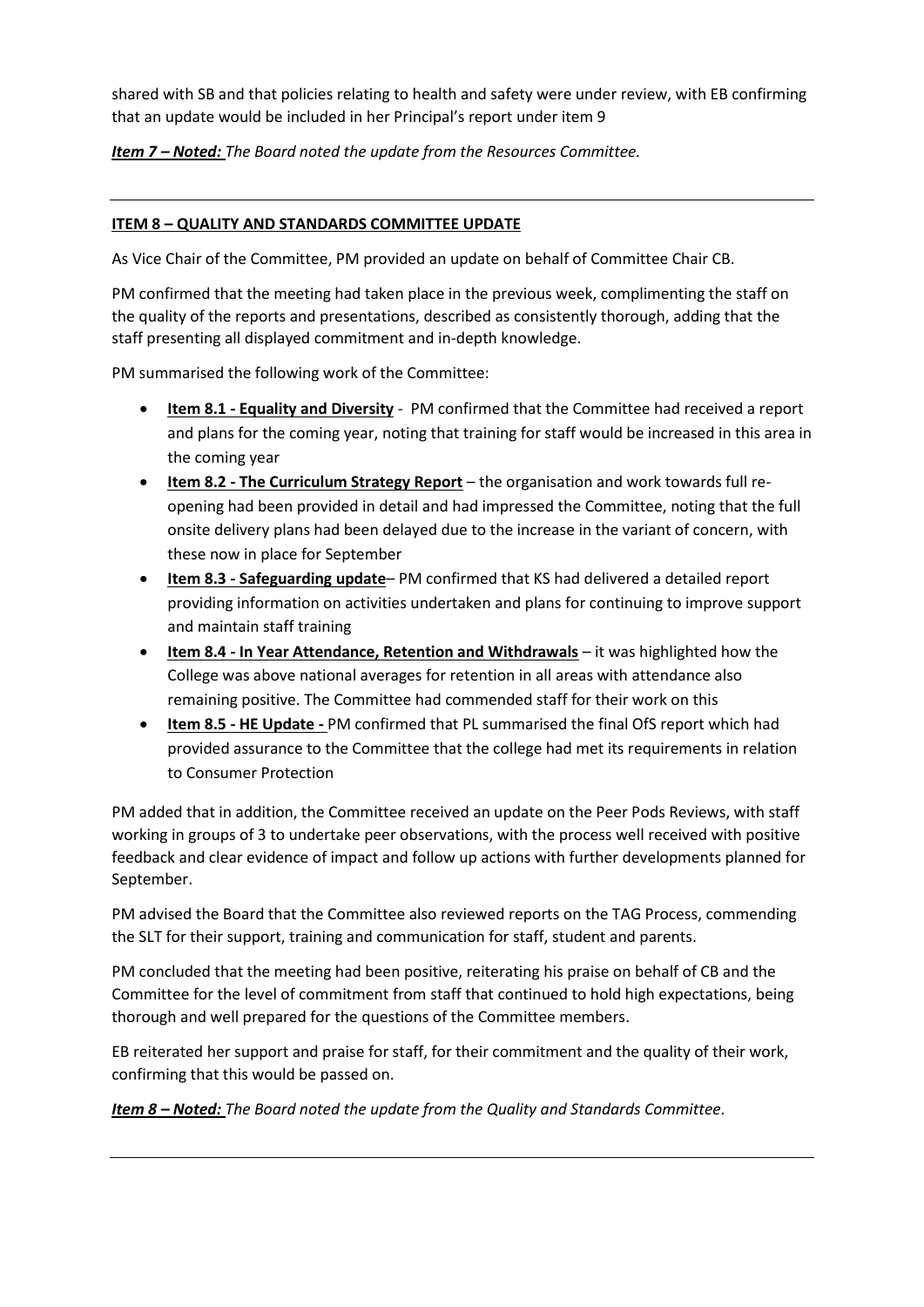## **ITEM 9 - PRINCIPAL'S REPORT (PART A)**

EB informed the Board that as detailed in the student letter circulated, plans had been put in place to ensure a safe return to full face to face learning once the year 13 students had stood down, however, this decision was reviewed in light of the prevalence of the variant of concern locally. EB reminded the Board that the blended learning model still provided students with 66% of lessons face to face, with online lessons taking place live over MS Teams to ensure the quality of delivery was maintained.

EB summarised the meetings and stakeholder involvement in the decision, following the contingency framework, working with the ESFA, local authority, Public Health England North West and communicating the decision to parents and students whilst continuing to encourage students to take the lateral flow tests and report their results, noting a decline in the reporting of results by students.

EB informed the Board that the College had agreed to implement an in college PCR surge testing programme, organised and implemented by College staff, with all students that were present agreeing to participate, which resulted in an 87% completion rate for students. Staff also participated with a 97% test rate, with only two staff unable to due to extenuating circumstances. EB advised the Board that the tests were collected from the College to be taken for laboratory testing and a draft press statement was prepared, with plans drafted to move to full online learning should there have been a high rate of positive cases from the tests. EB informed the Board that only one positive case was identified from one of the student tests, therefore the college were able to maintain the blended approach to lessons.

**A member commented** on the high level of local cases with other providers having whole and partial closures, thanking EB and her team for all they were doing to keep the staff and students safe.

**Another member** provided details of the local surge testing and vaccination programme, with venues and availability for those over 18 to attend throughout the borough, including at the church opposite College. EB confirmed that they had been working with the vaccination centre at the church and had agreed to undertake the tests in College to ensure that they were completed and returned. **The member commended** the college for this approach, informing the Board that at a local school outbreak, students in a school where 100 positive cases were identified were provided with tests to give to family members. Despite the high prevalence and promoting the need to identify positive cases, only 10% of tests were returned, congratulating the SMC staff for supporting their learners and for encouraging them to help the community to stay safe.

**A member asked if** anyone over 18 could be vaccinated at the 'pop up' sites, with the member advising that anyone with contact with any elderly, or high risk person could receive a vaccination and no evidence of the connection was needed.

#### **Item 9.1 - KPI update**

EB summarised the report circulated to members, drawing attention to the decline of 3 learners since the last report and providing an overview of learner numbers across all levels. EB ensured reasons for withdrawals and destinations (where known) were provided to the Board.

EB summarised the Peer Pod process informing the Board of the efficient organisation and positive impact, noting that full details had been provided to the Quality Committee, along with the retention details which were above the Sixth Form Colleges National Averages and internal targets in all areas.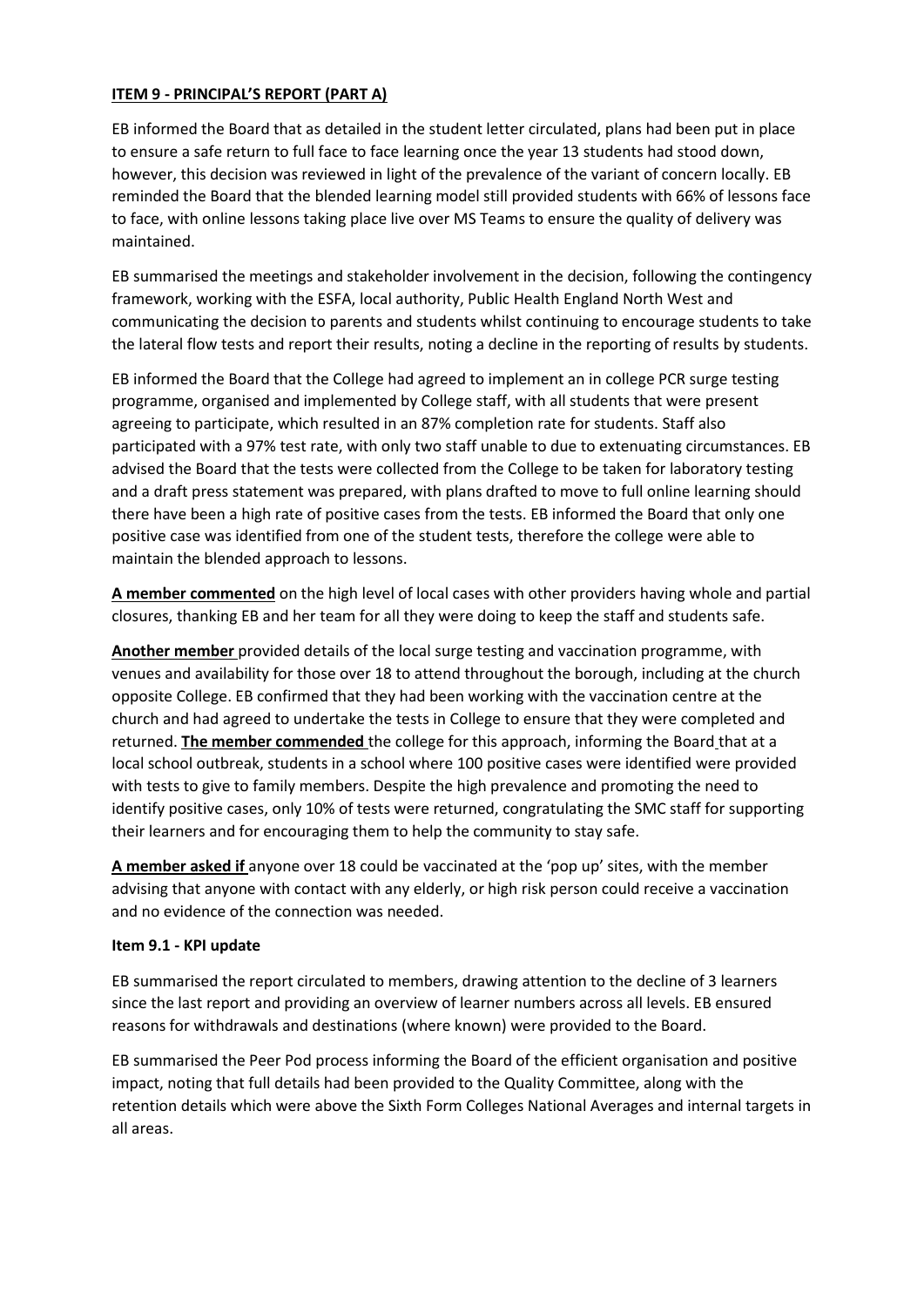EB confirmed that financial KPI's would be detailed by KH under item 10.1 and invited questions with none received.

*Item 9 including 9.1 – Noted: Members noted the details of the Principals report and KPI update*.

# **ITEM 10 – FINANCE**

## **Item 10.1 – Management Accounts**

KH provided a detailed overview of the monthly management accounts to the Board highlighting the following key information:

- The deficit YTD is £370,991 against a budgeted deficit of £394,446, a difference of £23,455.
- The cumulative cost of planned redundancies is £117,811 with the budget revised and cumulative budgets based on these figures
- Redundancy figures have been revised following staff resignations, with the planned deficit reduced in line with the savings
- Efficiencies continue to be made across all departments where possible.
- Income budget has increased by £17, 000 to include a Teachers Pensions Grant and COVID-19 testing allocation
- COVID-19 cover needs remain low, with the Personnel budget reduced by £44,000, with £24,000 in year savings with Staff Costs reduced overall by £68,000
- The teaching budget has been reduced by a further £5,000 due to updated teaching methods
- The financial costs budget has been reviewed and reduced by £75,000 due to legal costs being less than expected.
- The general education budget is on track and administration is close to budget, both budgets remain unchanged.
- Premises budget remains unchanged despite some savings due to increased expenditure on utilities
- The leisure centre will not re-open. An amount has been included in the revised budget to cover the difference between CJRS received and staff costs. No further costs will be incurred
- Budgets for the nurseries are on track. No further income is due from the closed nurseries, however, some costs remain outstanding with the overall deficit reduced by £4,500.
- HE has a YTD surplus of £30,000, an increase of over £23,000 due to staffing, premises and marketing savings
- The cash balance at the end of April was £301,000. The agreed Emergency funding is profiled in the Cash flow

KH was thanked for the comprehensive update, with members noting how difficult it was to control budgets under the additional pressures of the pandemic and closure.

# **Item 10.2 – Risk Based Cash Flow**

KH informed the Board that this had been submitted to the ESFA in line with their requirements for the emergency funding agreement. It was noted that it included actuals to the end of March and a commentary, noting that the next return was a quarterly monitoring report to include actuals to the end of April due by the end of May, which would include the management accounts as presented.